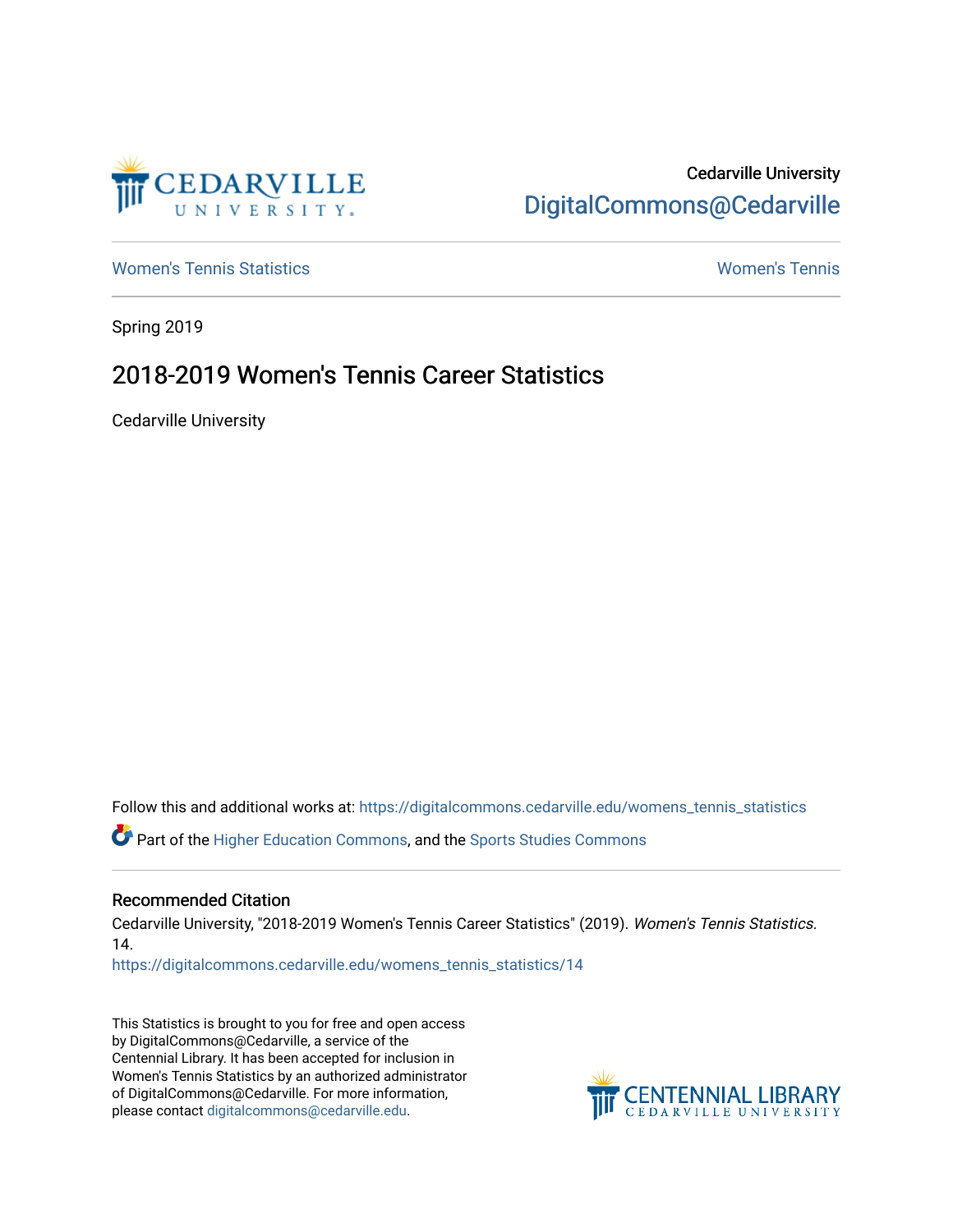# 2018-19 Cedarville Women's Tennis Career statistics 2018-19 Cedarville Women's Tennis -- Career statistics https://cedarville\_ftp.sidearmsports.com/custompages/stats1819/WTE/t...<br>2018-19 Cedarville Women's Tennis

#### Ancil, Olivia

| 2018-19 Cedarville Women's Tennis<br><b>Career statistics</b>                                                                                                                                                                                                                                                                                                                                                                                                                                                                                                                                                                                                                                                                                                                                                                               |  |
|---------------------------------------------------------------------------------------------------------------------------------------------------------------------------------------------------------------------------------------------------------------------------------------------------------------------------------------------------------------------------------------------------------------------------------------------------------------------------------------------------------------------------------------------------------------------------------------------------------------------------------------------------------------------------------------------------------------------------------------------------------------------------------------------------------------------------------------------|--|
| Ancil, Olivia<br>Aronsohn, Cylie<br>Bowen, Laura<br>English, Janelle<br>English, Liana<br><b>Gallogly, Meghan</b><br>Hardwick, Halie<br>Thompson, Rosie                                                                                                                                                                                                                                                                                                                                                                                                                                                                                                                                                                                                                                                                                     |  |
| Ancil, Olivia                                                                                                                                                                                                                                                                                                                                                                                                                                                                                                                                                                                                                                                                                                                                                                                                                               |  |
| <b>SINGLES</b><br><b>Record</b><br>$\overline{2}$<br>$\overline{\mathbf{4}}$<br><b>Tour</b><br>3<br>5<br>6<br>1<br>2015-16<br>$10 - 9$<br>$1-0$<br>$6 - 7$<br>$3 - 2$<br>---<br>2016-17<br>$7-5$<br>$1 - 0$<br>$1-0$<br>$5-5$<br>---<br>---<br>2017-18<br>$10 - 8$<br>$5-4$<br>$3 - 2$<br>$0 - 1$<br>$2 - 1$<br>---<br>2018-19<br>$12 - 8$<br>$4 - 1$<br>$8 - 7$<br>---<br>---<br>$10-9$<br>$14 - 10$<br><b>Totals</b><br>39-30<br>$1-0$<br>$6-4$<br>8-7<br>---<br>---<br><b>DOUBLES</b><br><b>Record</b><br>3<br>$\overline{2}$<br><b>Tour</b><br>1<br>2015-16<br>$4 - 13$<br>$4 - 9$<br>$0 - 4$<br>---<br>2016-17<br>$2 - 1$<br>$0 - 1$<br>$2 - 0$<br>---<br>2017-18<br>$5 - 3$<br>$6 - 4$<br>$1 - 1$<br>---<br>$---$<br>2018-19<br>$6 - 7$<br>$7 - 7$<br>$1 - 0$<br>---<br><b>Totals</b><br>$6 - 11$<br>19-25<br>$13 - 14$<br>---<br>--- |  |
| Aronsohn, Cylie<br><b>SINGLES</b><br><b>Record</b><br><b>Tour</b><br>$\overline{2}$<br>5<br>6<br>1<br>3<br>4<br>2017-18<br>$0-0$<br>2018-19<br>$2 - 2$<br>$0 - 1$<br>$2 - 1$<br>---<br><b>Totals</b><br>$2 - 2$<br>$2 - 1$<br>$0 - 1$<br>---<br><b>DOUBLES</b><br><b>Record</b><br>$\overline{2}$<br>3<br><b>Tour</b><br>1<br>2017-18<br>$2 - 2$<br>$2 - 2$                                                                                                                                                                                                                                                                                                                                                                                                                                                                                 |  |
| 2018-19<br>$5-0$<br>$1-0$<br>$4 - 0$                                                                                                                                                                                                                                                                                                                                                                                                                                                                                                                                                                                                                                                                                                                                                                                                        |  |

#### Aronsohn, Cylie

|                | <b>טשבעט</b>   |               | 1100010         |                |                         | -              |                         | 1 vul          |             |
|----------------|----------------|---------------|-----------------|----------------|-------------------------|----------------|-------------------------|----------------|-------------|
|                | 2015-16        |               | $4 - 13$        | $\overline{a}$ |                         | $4 - 9$        | $0 - 4$                 |                |             |
|                | 2016-17        |               | $2 - 1$         | $\overline{a}$ |                         | $0 - 1$        | $2-0$                   | $---$          |             |
|                | 2017-18        |               | $6-4$           | $\overline{a}$ |                         | $1 - 1$        | $5-3$                   | ---            |             |
|                | 2018-19        |               | $7 - 7$         | $\overline{a}$ |                         | $1-0$          | $6 - 7$                 | ---            |             |
|                | <b>Totals</b>  |               | 19-25           | $\overline{a}$ |                         | $6 - 11$       | $13 - 14$               | ---            |             |
|                |                |               |                 |                |                         |                |                         |                |             |
|                |                |               |                 |                |                         |                |                         |                |             |
|                |                |               | Aronsohn, Cylie |                |                         |                |                         |                |             |
|                |                |               |                 |                |                         |                |                         |                |             |
| <b>SINGLES</b> |                | <b>Record</b> | 1               | $\overline{2}$ | $\overline{\mathbf{3}}$ | 4              | 5                       | $6\phantom{a}$ | <b>Tour</b> |
| 2017-18        |                | $0-0$         |                 |                |                         |                |                         |                |             |
| 2018-19        |                | $2 - 2$       | ---             |                | ---                     | $0 - 1$        | $\overline{a}$          | $2 - 1$        | ---         |
| <b>Totals</b>  |                | $2 - 2$       |                 |                |                         | $0 - 1$        | $\overline{a}$          | $2 - 1$        | ---         |
|                | <b>DOUBLES</b> |               | <b>Record</b>   |                | 1                       | $\overline{2}$ | $\overline{\mathbf{3}}$ | <b>Tour</b>    |             |
|                | 2017-18        |               | $2 - 2$         |                |                         | ---            | $2 - 2$                 | $\overline{a}$ |             |
|                | 2018-19        |               | $5-0$           |                | $\overline{a}$          | $1-0$          | $4-0$                   | $\overline{a}$ |             |
|                | Totals         |               | $7 - 2$         |                | ---                     | $1-0$          | $6 - 2$                 | ---            |             |
|                |                |               |                 |                |                         |                |                         |                |             |
|                |                |               |                 |                |                         |                |                         |                |             |
|                |                |               |                 |                |                         |                |                         |                |             |
|                |                |               |                 |                |                         |                |                         |                |             |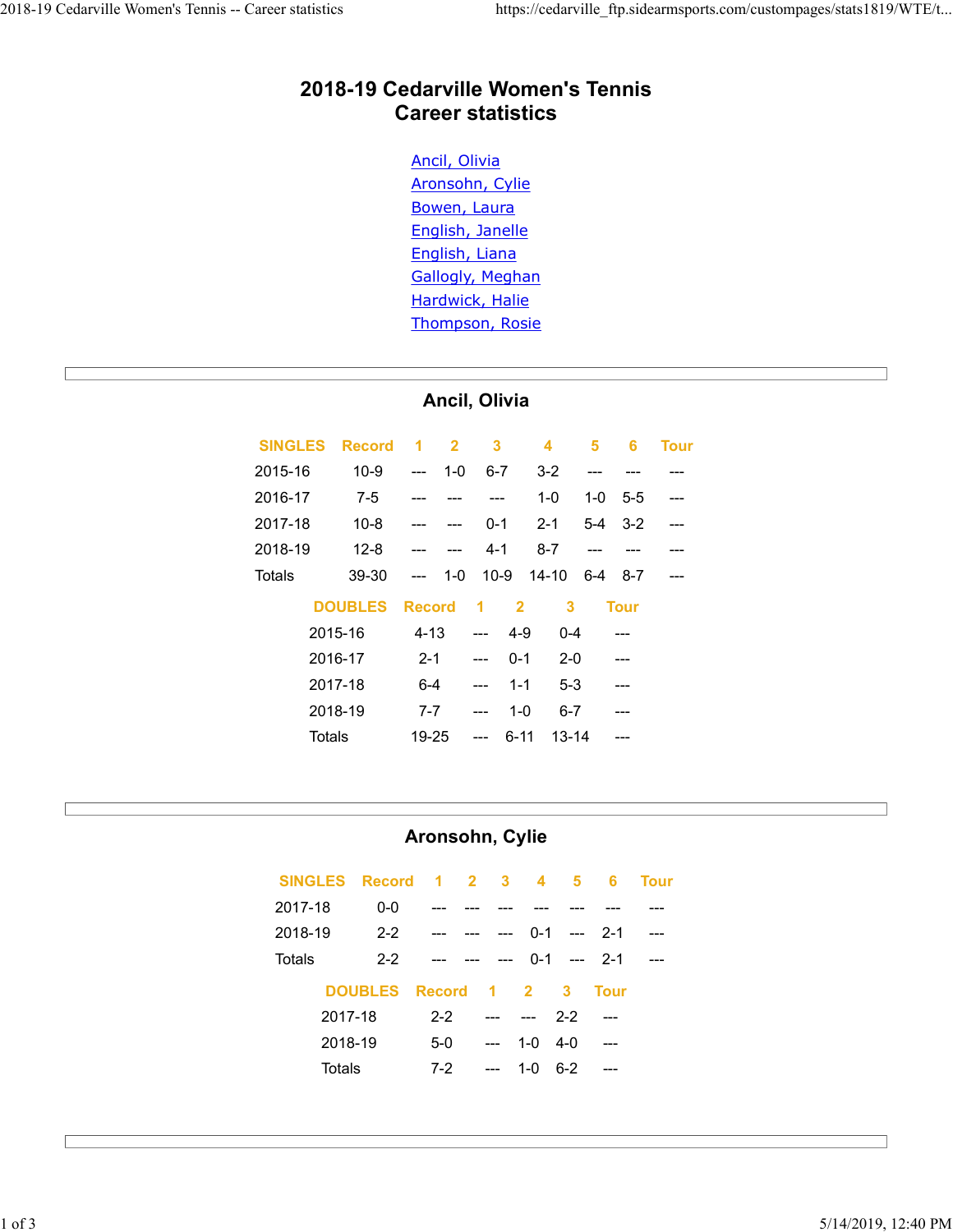#### Bowen, Laura

| reer statistics |                         |                      |                         |                         |                         |                         |                   |                         | https://cedarville_ftp.sidearmsports.com/custompages/stats1819/WTE/t |
|-----------------|-------------------------|----------------------|-------------------------|-------------------------|-------------------------|-------------------------|-------------------|-------------------------|----------------------------------------------------------------------|
|                 |                         |                      | Bowen, Laura            |                         |                         |                         |                   |                         |                                                                      |
| <b>SINGLES</b>  | <b>Record</b>           | $\blacktriangleleft$ | $\overline{2}$          | $\mathbf{3}$            | $\overline{\mathbf{4}}$ | $\overline{\mathbf{5}}$ | $6\phantom{a}$    | <b>Tour</b>             |                                                                      |
| 2017-18         | $0-0$                   | ---                  |                         |                         | $---$                   | ---                     | $---$             | $---$                   |                                                                      |
| 2018-19         | $3-0$                   |                      |                         |                         | $\overline{a}$          | $1-0$                   | $2 - 0$           | $\qquad \qquad -\qquad$ |                                                                      |
| <b>Totals</b>   | $3-0$                   |                      |                         |                         | $\overline{a}$          | $1-0$                   | $2 - 0$           | $\overline{a}$          |                                                                      |
|                 | <b>DOUBLES</b>          | <b>Record</b>        |                         | $\overline{2}$<br>1     | 3                       |                         | <b>Tour</b>       |                         |                                                                      |
|                 | 2017-18                 | $1 - 2$              |                         | $\overline{a}$<br>---   | $1 - 2$                 |                         | $\overline{a}$    |                         |                                                                      |
|                 | 2018-19                 | $2 - 0$              |                         | $\overline{a}$<br>---   | $2 - 0$                 |                         | $---$             |                         |                                                                      |
| <b>Totals</b>   |                         | $3 - 2$              |                         | $\overline{a}$<br>---   | $3-2$                   |                         | ---               |                         |                                                                      |
|                 |                         |                      |                         |                         |                         |                         |                   |                         |                                                                      |
|                 |                         |                      |                         |                         |                         |                         |                   |                         |                                                                      |
|                 |                         | English, Janelle     |                         |                         |                         |                         |                   |                         |                                                                      |
| <b>SINGLES</b>  | <b>Record</b>           | $\blacktriangleleft$ | $\overline{\mathbf{2}}$ | 3                       | 4                       | $\overline{\mathbf{5}}$ | $6\phantom{a}$    | <b>Tour</b>             |                                                                      |
| 2016-17         | $17-3$                  | $2 - 0$              | $6 - 1$                 | $5-2$                   | $\overline{a}$          | $4-0$                   | ---               |                         |                                                                      |
| 2017-18         | $6 - 4$                 | $\sim$               | $\sim$ $\sim$           | $1 - 1$                 | $5 - 3$                 | ---                     | ---               | ---                     |                                                                      |
| 2018-19         | $11-6$                  | $2 - 0$              | $9-6$                   | $\overline{a}$          | ---                     |                         |                   | ---                     |                                                                      |
| <b>Totals</b>   | $34-13$                 | $4-0$                | $15 - 7$                | $6 - 3$                 | $5-3$                   | $4-0$                   | $\qquad \qquad -$ | ---                     |                                                                      |
|                 | <b>DOUBLES Record 1</b> |                      |                         | $\overline{\mathbf{2}}$ |                         | $\mathbf{3}$            | <b>Tour</b>       |                         |                                                                      |
|                 |                         |                      |                         |                         |                         |                         |                   |                         |                                                                      |

# English, Janelle

| <b>UINULLU</b><br><b>INGCOLU</b><br>1 vul                                                      |
|------------------------------------------------------------------------------------------------|
| $0-0$<br>2017-18                                                                               |
| 2018-19<br>$3-0$<br>$1-0$<br>$2 - 0$<br>---                                                    |
| <b>Totals</b><br>$1-0$<br>$2 - 0$<br>$3-0$                                                     |
| <b>DOUBLES</b><br>3<br><b>Record</b><br><b>Tour</b><br>1<br>$\overline{2}$                     |
| 2017-18<br>$1 - 2$<br>$1 - 2$<br>---<br>---                                                    |
| 2018-19<br>$2 - 0$<br>$2 - 0$                                                                  |
| <b>Totals</b><br>$3-2$<br>$3-2$                                                                |
|                                                                                                |
|                                                                                                |
|                                                                                                |
| English, Janelle                                                                               |
| <b>SINGLES</b><br><b>Record</b><br>3<br>5<br>$\overline{2}$<br>6<br><b>Tour</b><br>1<br>4      |
| 2016-17<br>$17-3$<br>$5-2$<br>$2 - 0$<br>$6 - 1$<br>$4 - 0$<br>$\sim$ $\sim$<br>---            |
| 2017-18<br>$6 - 4$<br>$1 - 1$<br>$5 - 3$<br>$---$<br>---                                       |
| 2018-19<br>$11 - 6$<br>$2 - 0$<br>$9-6$<br>---                                                 |
| $15 - 7$<br>$6-3$ $5-3$<br><b>Totals</b><br>$4-0$<br>$4-0$<br>$34-13$<br>---                   |
| <b>DOUBLES</b><br><b>Record</b><br>$\overline{\mathbf{2}}$<br>$\mathbf{3}$<br><b>Tour</b><br>1 |
| 2016-17<br>$14-6$<br>$8 - 2$<br>$5 - 3$<br>$1 - 1$<br>---                                      |
| 2017-18<br>$1 - 1$<br>$6 - 3$<br>$7 - 4$                                                       |
| 2018-19<br>$9-8$<br>$1 - 1$<br>$8 - 7$<br>---<br>---                                           |
| <b>Totals</b><br>$30 - 18$<br>$3 - 3$<br>$22 - 12$<br>$5 - 3$<br>---                           |
|                                                                                                |
|                                                                                                |
|                                                                                                |
| English, Liana                                                                                 |
| <b>SINGLES</b><br><b>Record</b><br>1<br>$\overline{2}$<br>3<br><b>Tour</b><br>4<br>5<br>6      |
| 2017-18<br>$8 - 8$<br>$8 - 8$                                                                  |
| $10 - 8$<br>$10 - 8$<br>2018-19                                                                |
| Totals<br>18-16<br>18-16                                                                       |
| <b>DOUBLES</b><br><b>Record</b><br>$\blacktriangleleft$<br>3<br><b>Tour</b><br>$\overline{2}$  |
| $6 - 11$<br>2017-18<br>$6 - 11$                                                                |
| 2018-19<br>$12 - 8$<br>$12 - 8$                                                                |
|                                                                                                |

# English, Liana

|                | <b>DOUBLES</b> | <b>Record</b>   | $\blacktriangleleft$ | $\overline{2}$    | $\mathbf{3}$ | <b>Tour</b>     |             |
|----------------|----------------|-----------------|----------------------|-------------------|--------------|-----------------|-------------|
| 2016-17        |                | $14-6$          | $1 - 1$              | $8 - 2$           | $5-3$        | $\overline{a}$  |             |
| 2017-18        |                | $7 - 4$         | $1 - 1$              | $6 - 3$           | ---          |                 |             |
| 2018-19        |                | $9-8$           | $1 - 1$              | $8 - 7$           | ---          |                 |             |
| <b>Totals</b>  |                | $30 - 18$       | $3 - 3$              | $22 - 12$         | $5-3$        |                 |             |
|                |                |                 |                      |                   |              |                 |             |
|                |                |                 |                      |                   |              |                 |             |
|                |                | English, Liana  |                      |                   |              |                 |             |
|                |                |                 |                      |                   |              |                 |             |
| <b>SINGLES</b> | <b>Record</b>  | 1               | $\overline{2}$       | $\mathbf{3}$<br>4 | 5            | $6\phantom{1}6$ | <b>Tour</b> |
| 2017-18        | $8 - 8$        | $8 - 8$         |                      |                   |              |                 |             |
| 2018-19        | $10 - 8$       | $10 - 8$        |                      |                   |              |                 |             |
| <b>Totals</b>  | 18-16          | 18-16           |                      |                   |              |                 |             |
|                | <b>DOUBLES</b> | <b>Record</b>   | 1                    | $\overline{2}$    | 3            | <b>Tour</b>     |             |
|                | 2017-18        | $6 - 11$        | $6 - 11$             | ---               |              |                 |             |
|                | 2018-19        | $12 - 8$        | $12 - 8$             | ---               |              |                 |             |
| <b>Totals</b>  |                | 18-19           | 18-19                |                   |              |                 |             |
|                |                |                 |                      |                   |              |                 |             |
|                |                |                 |                      |                   |              |                 |             |
|                |                |                 |                      |                   |              |                 |             |
|                |                | Gallogly Moghan |                      |                   |              |                 |             |

# Gallogly, Meghan